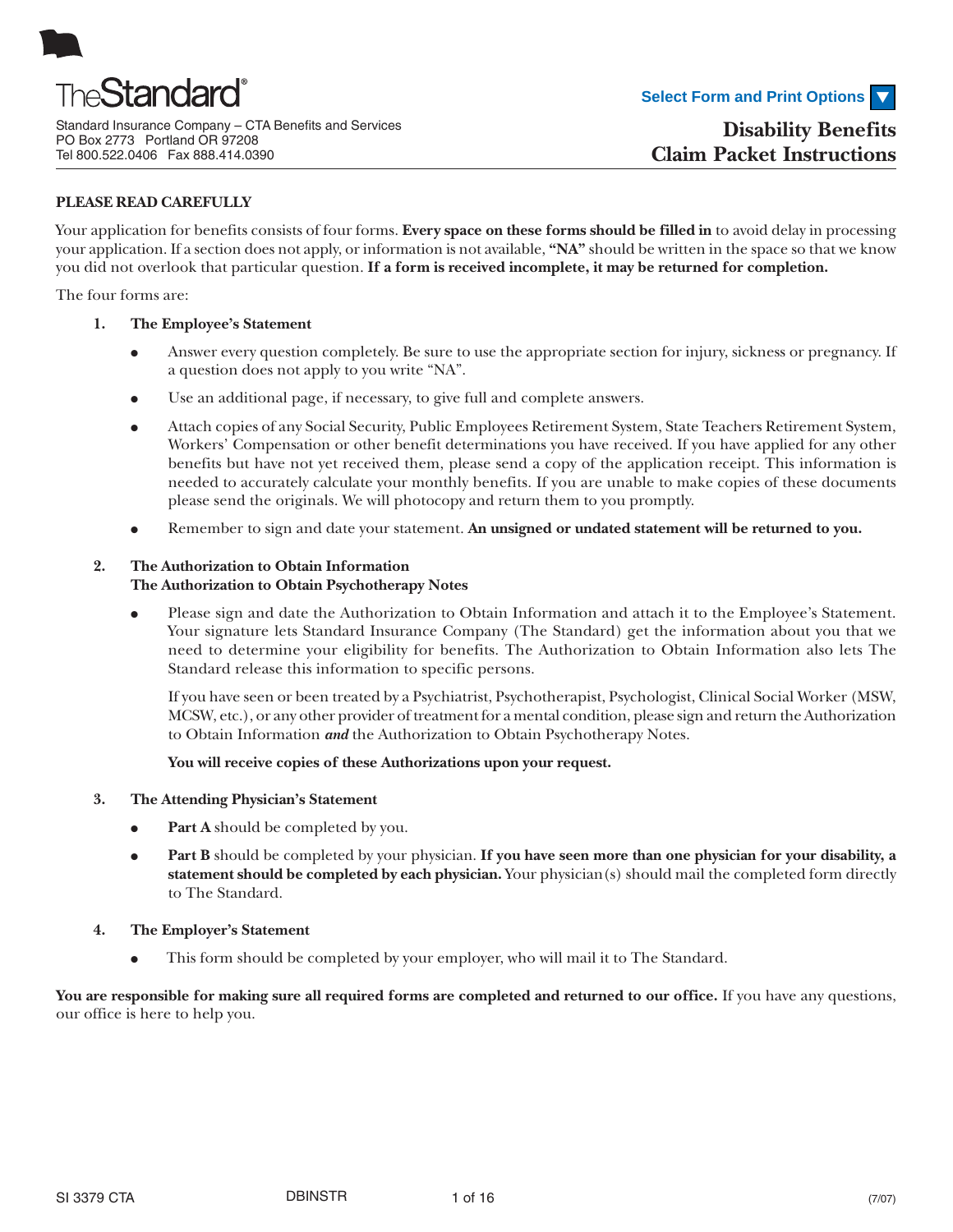CTA Benefits and Services PO Box 2773 Portland OR 97208 Tel 800.522.0406 Fax 888.414.0390

*Please print clearly. Form may be returned for unanswered questions.*

### **1. CLAIMANT**

|                                                                                                                                                                                                                                | Birthdate: Male Discount of Height: Male Discount of Height: Male Height: Male Height: Weight: Weight:                                                                                                                         |
|--------------------------------------------------------------------------------------------------------------------------------------------------------------------------------------------------------------------------------|--------------------------------------------------------------------------------------------------------------------------------------------------------------------------------------------------------------------------------|
| Spouse/Domestic Partner Information                                                                                                                                                                                            |                                                                                                                                                                                                                                |
|                                                                                                                                                                                                                                |                                                                                                                                                                                                                                |
|                                                                                                                                                                                                                                |                                                                                                                                                                                                                                |
|                                                                                                                                                                                                                                | <u> 1989 - Andrea Aontaithe ann an t-</u>                                                                                                                                                                                      |
| Did you receive a Certificate of Insurance? $\Box$ Yes $\Box$ No                                                                                                                                                               | Did you receive a Brochure? $\Box$ Yes $\Box$ No<br>If no, please contact The Standard.                                                                                                                                        |
| 2. EMPLOYMENT                                                                                                                                                                                                                  |                                                                                                                                                                                                                                |
|                                                                                                                                                                                                                                |                                                                                                                                                                                                                                |
| Address: the contract of the contract of the contract of the contract of the contract of the contract of the contract of the contract of the contract of the contract of the contract of the contract of the contract of the c |                                                                                                                                                                                                                                |
|                                                                                                                                                                                                                                |                                                                                                                                                                                                                                |
|                                                                                                                                                                                                                                |                                                                                                                                                                                                                                |
|                                                                                                                                                                                                                                |                                                                                                                                                                                                                                |
| Describe your Job Duties:                                                                                                                                                                                                      |                                                                                                                                                                                                                                |
|                                                                                                                                                                                                                                |                                                                                                                                                                                                                                |
|                                                                                                                                                                                                                                |                                                                                                                                                                                                                                |
|                                                                                                                                                                                                                                |                                                                                                                                                                                                                                |
| $\Box$ No<br>Is your disability work-related?<br>$\Box$ Yes                                                                                                                                                                    |                                                                                                                                                                                                                                |
| $\Box$ Yes $\Box$ No<br>Have you filed a Workers' Compensation claim?                                                                                                                                                          |                                                                                                                                                                                                                                |
| Last full day at work: Last full day at work:                                                                                                                                                                                  |                                                                                                                                                                                                                                |
| Date you became unable to work at your occupation as a result of disability: ______________________                                                                                                                            |                                                                                                                                                                                                                                |
| Are you now or have you worked at your occupation or any other occupation since the date of your injury?<br>dates of employment:                                                                                               | $\Box$ Yes $\Box$ No<br>If yes, provide name of employer and                                                                                                                                                                   |
|                                                                                                                                                                                                                                | Phone No.: The contract of the contract of the contract of the contract of the contract of the contract of the contract of the contract of the contract of the contract of the contract of the contract of the contract of the |
|                                                                                                                                                                                                                                |                                                                                                                                                                                                                                |
|                                                                                                                                                                                                                                |                                                                                                                                                                                                                                |
|                                                                                                                                                                                                                                |                                                                                                                                                                                                                                |
| Are you self-employed at any activity? □ Yes □ No                                                                                                                                                                              |                                                                                                                                                                                                                                |
|                                                                                                                                                                                                                                | Work Phone: New York Discovery 2012 19:00 North Phone: New York Discovery 2013                                                                                                                                                 |
|                                                                                                                                                                                                                                |                                                                                                                                                                                                                                |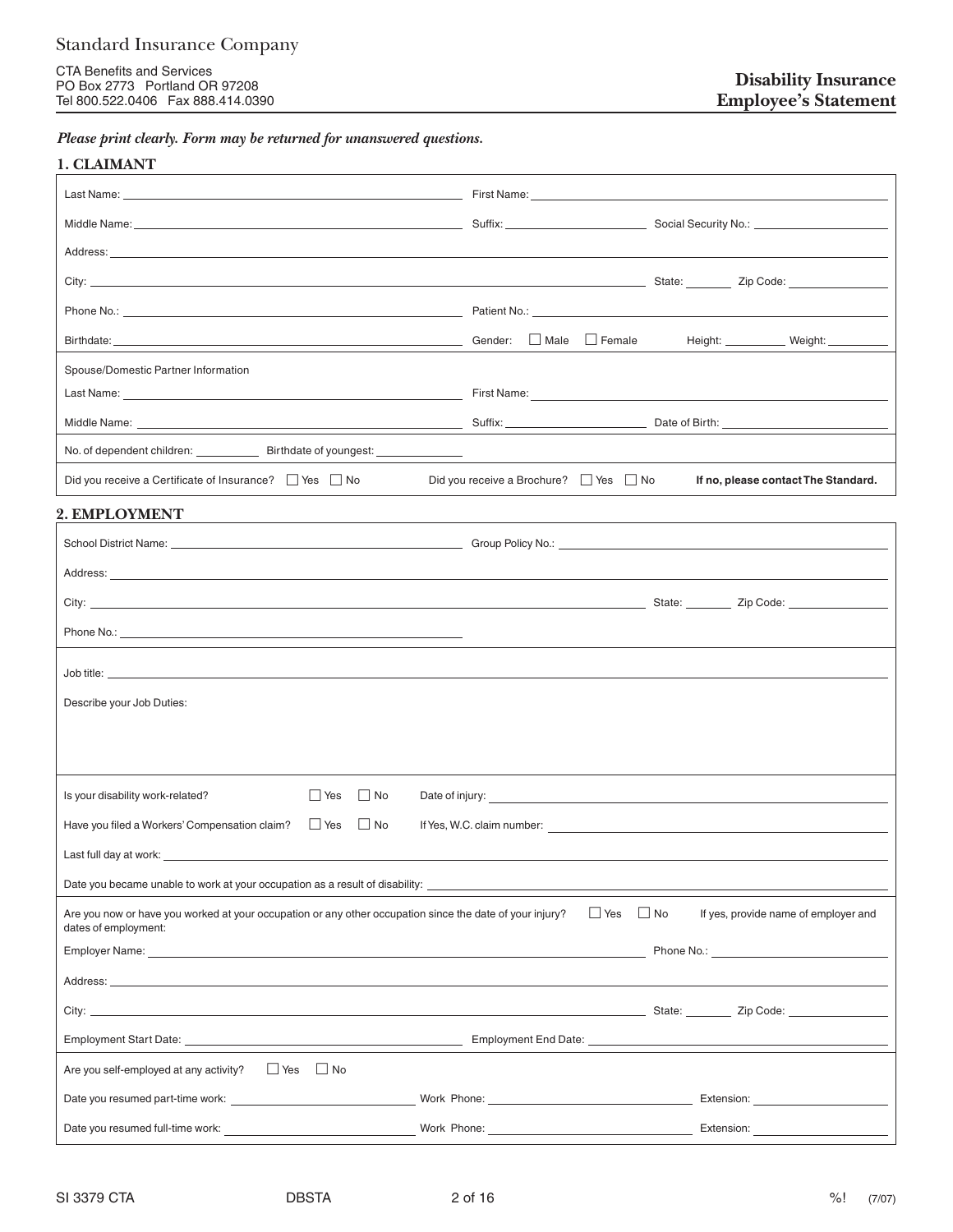CTA Benefits and Services PO Box 2773 Portland OR 97208 Tel 800.522.0406 Fax 888.414.0390

#### Claimant's Name:

**3. SICKNESS** *Please list all illnesses which contribute to your being unable to work at your occupation.*

| Illness:<br><u> 1989 - Johann Stoff, amerikansk politiker (d. 1989)</u>                                                                                                                                                        |                                                                                                                                                                                                                                | Date First Noticed: ________________ |
|--------------------------------------------------------------------------------------------------------------------------------------------------------------------------------------------------------------------------------|--------------------------------------------------------------------------------------------------------------------------------------------------------------------------------------------------------------------------------|--------------------------------------|
| Illness:                                                                                                                                                                                                                       |                                                                                                                                                                                                                                |                                      |
| State what you believe caused your illness.                                                                                                                                                                                    |                                                                                                                                                                                                                                |                                      |
|                                                                                                                                                                                                                                |                                                                                                                                                                                                                                |                                      |
|                                                                                                                                                                                                                                |                                                                                                                                                                                                                                |                                      |
| Have you ever had the same condition or a related illness before? $\Box$ Yes $\Box$ No                                                                                                                                         |                                                                                                                                                                                                                                |                                      |
| 4. INJURY                                                                                                                                                                                                                      |                                                                                                                                                                                                                                |                                      |
| and the control of the control of the control of the control of the control of the control of the control of the                                                                                                               |                                                                                                                                                                                                                                |                                      |
|                                                                                                                                                                                                                                |                                                                                                                                                                                                                                |                                      |
|                                                                                                                                                                                                                                |                                                                                                                                                                                                                                |                                      |
|                                                                                                                                                                                                                                |                                                                                                                                                                                                                                |                                      |
| Location where injury occured:                                                                                                                                                                                                 |                                                                                                                                                                                                                                |                                      |
|                                                                                                                                                                                                                                |                                                                                                                                                                                                                                |                                      |
|                                                                                                                                                                                                                                |                                                                                                                                                                                                                                |                                      |
| <b>5. PREGNANCY</b>                                                                                                                                                                                                            |                                                                                                                                                                                                                                |                                      |
|                                                                                                                                                                                                                                |                                                                                                                                                                                                                                |                                      |
|                                                                                                                                                                                                                                |                                                                                                                                                                                                                                |                                      |
|                                                                                                                                                                                                                                |                                                                                                                                                                                                                                |                                      |
| Please indicate any foreseeable complications.                                                                                                                                                                                 |                                                                                                                                                                                                                                |                                      |
|                                                                                                                                                                                                                                |                                                                                                                                                                                                                                |                                      |
|                                                                                                                                                                                                                                |                                                                                                                                                                                                                                |                                      |
|                                                                                                                                                                                                                                |                                                                                                                                                                                                                                |                                      |
|                                                                                                                                                                                                                                |                                                                                                                                                                                                                                |                                      |
| <b>6. ATTENDING PHYSICIAN</b> List all physicians consulted for this injury or illness. Use separate sheet, if needed.                                                                                                         |                                                                                                                                                                                                                                |                                      |
|                                                                                                                                                                                                                                |                                                                                                                                                                                                                                |                                      |
|                                                                                                                                                                                                                                |                                                                                                                                                                                                                                |                                      |
| Address: Address: Address: Address: Address: Address: Address: Address: Address: Address: Address: Address: Address: Address: Address: Address: Address: Address: Address: Address: Address: Address: Address: Address: Addres |                                                                                                                                                                                                                                |                                      |
|                                                                                                                                                                                                                                |                                                                                                                                                                                                                                |                                      |
| Date first consulted for this injury or illness:                                                                                                                                                                               | Date last consulted:                                                                                                                                                                                                           |                                      |
|                                                                                                                                                                                                                                |                                                                                                                                                                                                                                |                                      |
| Specialty: Specialty: Specialty: Specialty: Specialty: Specialty: Specialty: Specialty: Specialty: Specialty: Specialty: Specialty: Specialty: Specialty: Specialty: Specialty: Specialty: Specialty: Specialty: Specialty: Sp | Phone No.: The contract of the contract of the contract of the contract of the contract of the contract of the contract of the contract of the contract of the contract of the contract of the contract of the contract of the |                                      |
|                                                                                                                                                                                                                                |                                                                                                                                                                                                                                |                                      |
|                                                                                                                                                                                                                                |                                                                                                                                                                                                                                |                                      |
|                                                                                                                                                                                                                                |                                                                                                                                                                                                                                |                                      |
|                                                                                                                                                                                                                                |                                                                                                                                                                                                                                |                                      |
|                                                                                                                                                                                                                                |                                                                                                                                                                                                                                |                                      |
|                                                                                                                                                                                                                                |                                                                                                                                                                                                                                |                                      |
|                                                                                                                                                                                                                                |                                                                                                                                                                                                                                |                                      |
|                                                                                                                                                                                                                                |                                                                                                                                                                                                                                |                                      |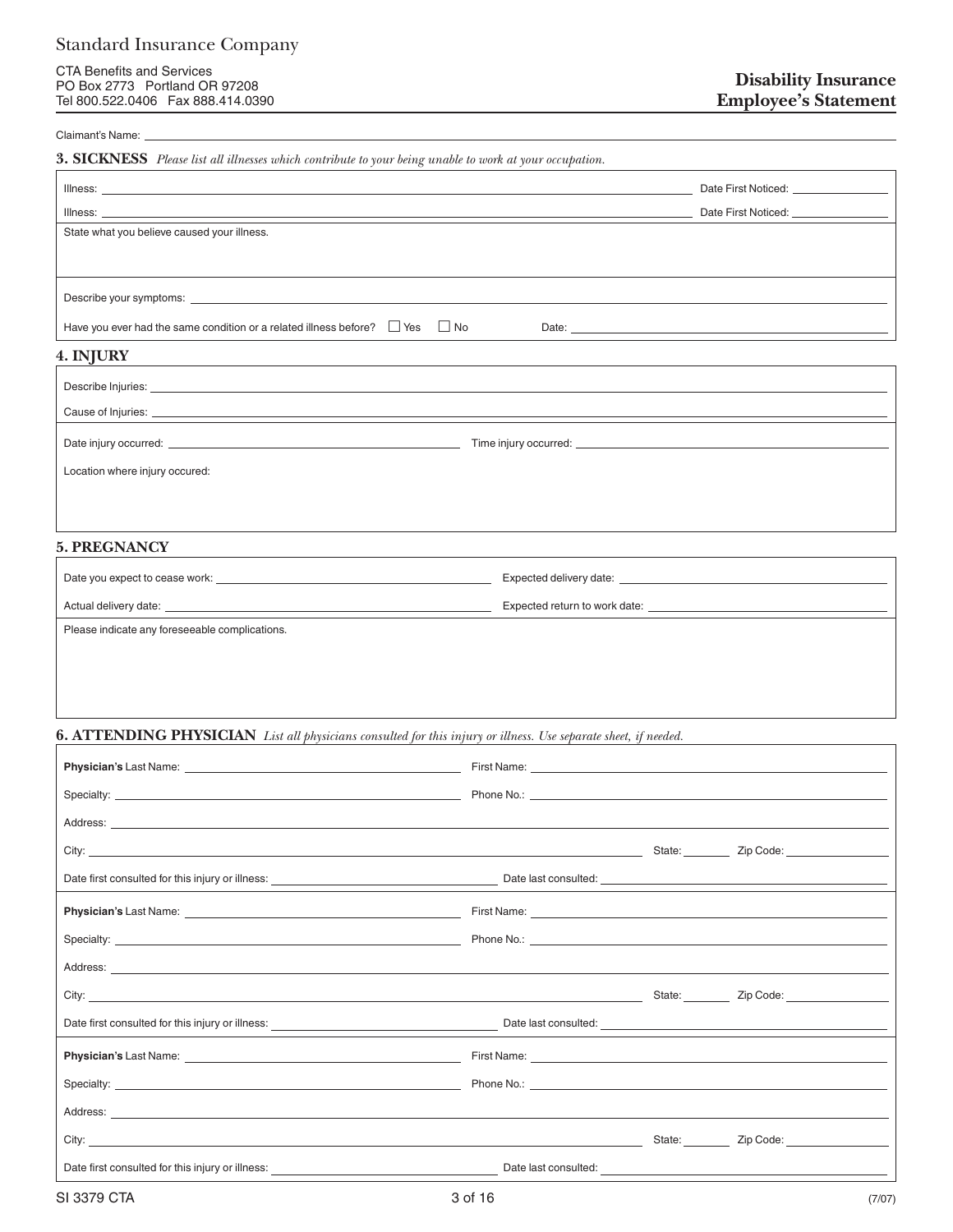Claimant's Name:

|                                                                                                                                                                                                                                      | <b>7. HOSPITAL</b> If you were hospitalized for this condition, please complete. Please attach copy of hospital bill if available.                                                                                                      |                    |                                                                                                               |
|--------------------------------------------------------------------------------------------------------------------------------------------------------------------------------------------------------------------------------------|-----------------------------------------------------------------------------------------------------------------------------------------------------------------------------------------------------------------------------------------|--------------------|---------------------------------------------------------------------------------------------------------------|
| Hospital Name: <u>contract and the contract of the contract of the contract of the contract of the contract of the contract of the contract of the contract of the contract of the contract of the contract of the contract of t</u> |                                                                                                                                                                                                                                         |                    |                                                                                                               |
|                                                                                                                                                                                                                                      | Address: North Address: Address and Address and Address and Address and Address and Address and Address and Address and Address and Address and Address and Address and Address and Address and Address and Address and Addres          |                    |                                                                                                               |
|                                                                                                                                                                                                                                      |                                                                                                                                                                                                                                         |                    |                                                                                                               |
|                                                                                                                                                                                                                                      |                                                                                                                                                                                                                                         |                    |                                                                                                               |
|                                                                                                                                                                                                                                      |                                                                                                                                                                                                                                         |                    |                                                                                                               |
|                                                                                                                                                                                                                                      | <b>8. HISTORY</b> List all illnesses or injuries for which you have received treatment over the past five years. Use separate sheet if needed.                                                                                          |                    |                                                                                                               |
|                                                                                                                                                                                                                                      |                                                                                                                                                                                                                                         |                    |                                                                                                               |
|                                                                                                                                                                                                                                      |                                                                                                                                                                                                                                         |                    |                                                                                                               |
|                                                                                                                                                                                                                                      |                                                                                                                                                                                                                                         |                    |                                                                                                               |
|                                                                                                                                                                                                                                      | City: <u>City: Zip Code:</u> City: <u>City: Zip Code:</u> City: City: City: City: City: City: City: City: City: City: City: City: City: City: City: City: City: City: City: City: City: City: City: City: City: City: City: City: City: |                    |                                                                                                               |
|                                                                                                                                                                                                                                      |                                                                                                                                                                                                                                         |                    |                                                                                                               |
|                                                                                                                                                                                                                                      |                                                                                                                                                                                                                                         |                    |                                                                                                               |
|                                                                                                                                                                                                                                      |                                                                                                                                                                                                                                         |                    |                                                                                                               |
|                                                                                                                                                                                                                                      |                                                                                                                                                                                                                                         |                    |                                                                                                               |
|                                                                                                                                                                                                                                      |                                                                                                                                                                                                                                         |                    |                                                                                                               |
|                                                                                                                                                                                                                                      |                                                                                                                                                                                                                                         |                    |                                                                                                               |
|                                                                                                                                                                                                                                      |                                                                                                                                                                                                                                         |                    |                                                                                                               |
|                                                                                                                                                                                                                                      |                                                                                                                                                                                                                                         |                    |                                                                                                               |
|                                                                                                                                                                                                                                      |                                                                                                                                                                                                                                         |                    |                                                                                                               |
|                                                                                                                                                                                                                                      |                                                                                                                                                                                                                                         |                    |                                                                                                               |
|                                                                                                                                                                                                                                      | Address: <u>Address:</u> Address: Address: Address: Address: Address: Address: Address: Address: Address: Address: Address: Address: Address: Address: Address: Address: Address: Address: Address: Address: Address: Address: Addr     |                    |                                                                                                               |
|                                                                                                                                                                                                                                      |                                                                                                                                                                                                                                         |                    |                                                                                                               |
| Ailment:                                                                                                                                                                                                                             |                                                                                                                                                                                                                                         | Date of treatment: |                                                                                                               |
|                                                                                                                                                                                                                                      | Physician's Last Name: <u>contract the contract of the contract of the contract of the contract of the contract of</u>                                                                                                                  |                    | First Name: North American Commission of the Commission of the Commission of the Commission of the Commission |
|                                                                                                                                                                                                                                      |                                                                                                                                                                                                                                         |                    |                                                                                                               |
|                                                                                                                                                                                                                                      |                                                                                                                                                                                                                                         |                    |                                                                                                               |
|                                                                                                                                                                                                                                      |                                                                                                                                                                                                                                         |                    |                                                                                                               |
|                                                                                                                                                                                                                                      | Physician's Last Name: The contract of the contract of the contract of the contract of the contract of the contract of the contract of the contract of the contract of the contract of the contract of the contract of the con          |                    | First Name: North American Commission of the Commission of the Commission of the Commission of the Commission |
|                                                                                                                                                                                                                                      | Address: the contract of the contract of the contract of the contract of the contract of the contract of the contract of the contract of the contract of the contract of the contract of the contract of the contract of the c          |                    |                                                                                                               |
|                                                                                                                                                                                                                                      |                                                                                                                                                                                                                                         |                    | State: <u>Zip Code:</u>                                                                                       |
|                                                                                                                                                                                                                                      |                                                                                                                                                                                                                                         |                    |                                                                                                               |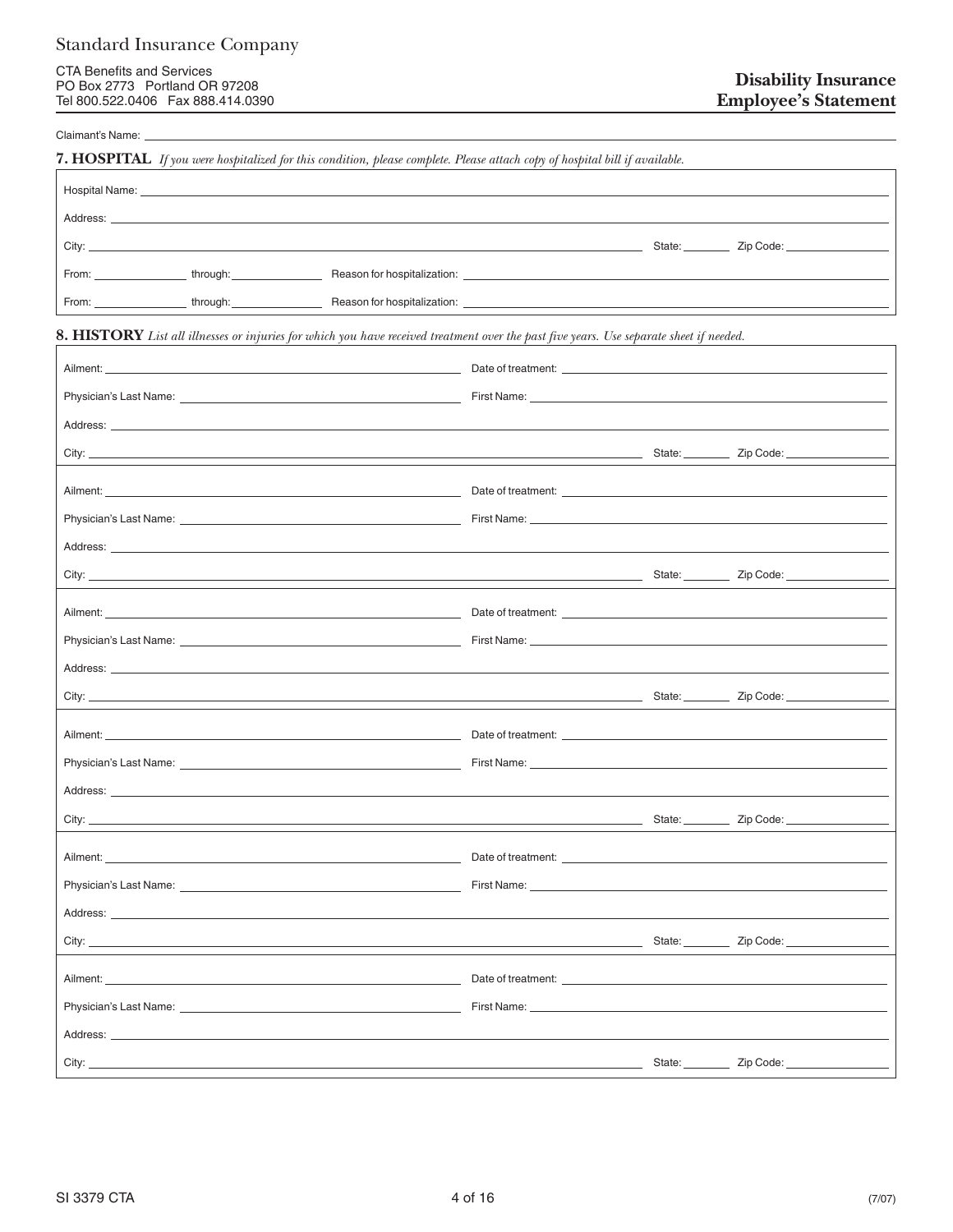#### Claimant's Name:

#### **DEDUCTIBLE INCOME/INCOME FROM OTHER SOURCES**

Your Group Disability plan is designed so that the income you receive from The Standard and other sources (Social Security, Workers' Compensation and other benefits as described in your Group Policy) will equal the percentage described in your Group Policy. You should check your Group Policy to determine how other benefits may impact your disability benefits. You must send The Standard copies of all of your benefit determinations and related determinations. The policy under which you are insured may require that The Standard benefit payment be reduced by actual or estimated benefits payable from additional sources.

#### **9. DEDUCTIBLE INCOME**

| Have you applied for or are you receiving<br>benefits from:                                                                                                                       | <b>Applied</b><br>Yes No | Receiving<br>Yes No | Date Applied<br>For | Weekly | <b>Amount Received</b><br>Monthly | Effective<br>Date |
|-----------------------------------------------------------------------------------------------------------------------------------------------------------------------------------|--------------------------|---------------------|---------------------|--------|-----------------------------------|-------------------|
| a. Social Security                                                                                                                                                                |                          |                     |                     |        |                                   |                   |
| b. Workers' Compensation                                                                                                                                                          |                          |                     |                     |        |                                   |                   |
| c. State Disability Insurance                                                                                                                                                     |                          |                     |                     |        |                                   |                   |
| d. Retirement or Pension (Employer, PERS, STRS, etc.)                                                                                                                             |                          |                     |                     |        |                                   |                   |
| e. Other<br><u> 1989 - Johann Harry Harry Harry Harry Harry Harry Harry Harry Harry Harry Harry Harry Harry Harry Harry Harry</u><br>(e.g., unemployment or union benefits, etc.) | L                        |                     |                     |        |                                   |                   |
| Please send copies of any letters or notices approving or denying benefits.                                                                                                       |                          |                     |                     |        |                                   |                   |

### **10. INCOME FROM OTHER SOURCES**

| Are you receiving income from: | <b>Effective Date</b> | Daily Amount Received | Limit Date |
|--------------------------------|-----------------------|-----------------------|------------|
| a. Substitute Differential Pay |                       |                       |            |
| b. Fully Paid Sick Leave       |                       |                       |            |

#### **Acknowledgement**

I hereby certify that the answers I have made to the foregoing questions are both complete and true to the best of my knowledge and belief. I acknowledge that I have read the applicable fraud notice on page 6 of this form.

SIGNATURE DATE DESCRIPTION OF SERVICES AND LOCAL CONTRACTOR OF SERVICES AND DRIVE DATE DATE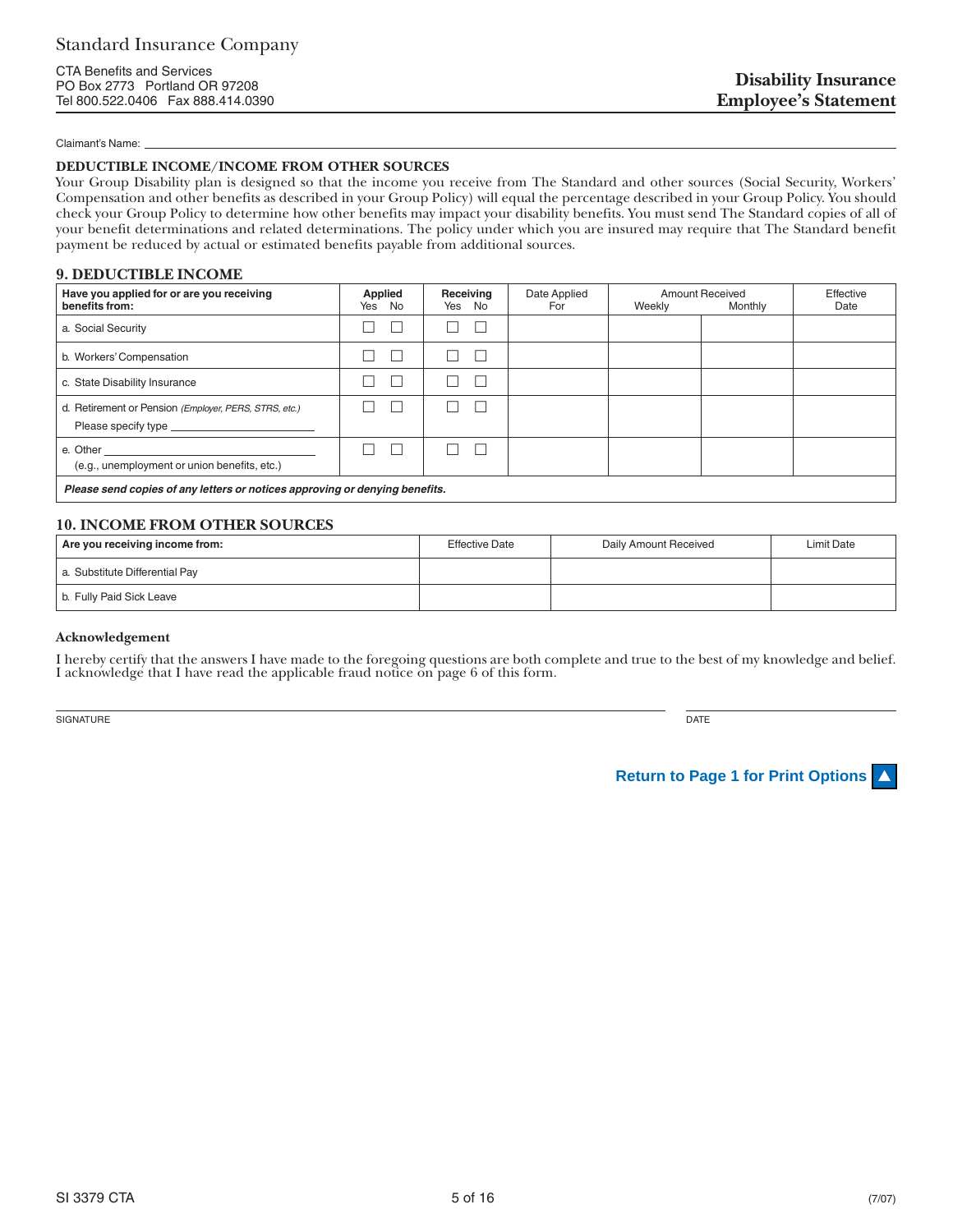Some states require us to provide the following information to you:

### **CALIFORNIA RESIDENTS**

For your protection, California law requires the following to appear on this form: Any person who knowingly presents a false or fraudulent claim for the payment of a loss is guilty of a crime and may be subject to fines and confinement in state prison.

### **COLORADO RESIDENTS**

It is unlawful to knowingly provide false, incomplete or misleading facts or information to an insurance company for the purpose of defrauding or attempting to defraud the company. Penalties may include imprisonment, fines, denial of insurance, and civil damages. Any insurance company or agent of an insurance company who knowingly provides false, incomplete, or misleading facts or information to the policyholder or claimant for the purpose of defrauding or attempting to defraud the policyholder or claimant with regard to a settlement or award payable from insurance proceeds shall be reported to the Colorado division of insurance within the department of regulatory agencies.

### **FLORIDA RESIDENTS**

Any person who knowingly and with intent to injure, defraud or deceive an insurance company, files a statement of claim or an application containing false, incomplete or misleading information is guilty of a felony of the third degree.

### **NEW JERSEY RESIDENTS**

Any person who knowingly files a statement of claim containing any false or misleading information is subject to criminal and civil penalties.

### **NEW YORK RESIDENTS**

Any person who knowingly and with intent to defraud any insurance company or other person files an application for insurance or statement of claim, containing any materially false information, or conceals for the purpose of misleading, information concerning any fact material thereto, commits a fraudulent insurance act, which is a crime, and shall also be subject to civil penalty not to exceed five thousand dollars and the stated value of the claim for each such violation.

### **PENNSYLVANIA RESIDENTS**

Any person who knowingly and with intent to defraud any insurance company or other person files an application for insurance or statement of claim containing any materially false information or conceals for the purpose of misleading, information concerning any fact material thereto commits a fraudulent insurance act, which is a crime and subjects such person to criminal and civil penalties.

### **ALL OTHER RESIDENTS**

Some states require us to inform you that any person who knowingly and with intent to injure, defraud or deceive an insurance company, or other person, files a statement containing false or misleading information concerning any fact material hereto commits a fraudulent insurance act which is subject to civil and/or criminal penalties, depending upon the state. Such actions may be deemed a felony and substantial fines may be imposed.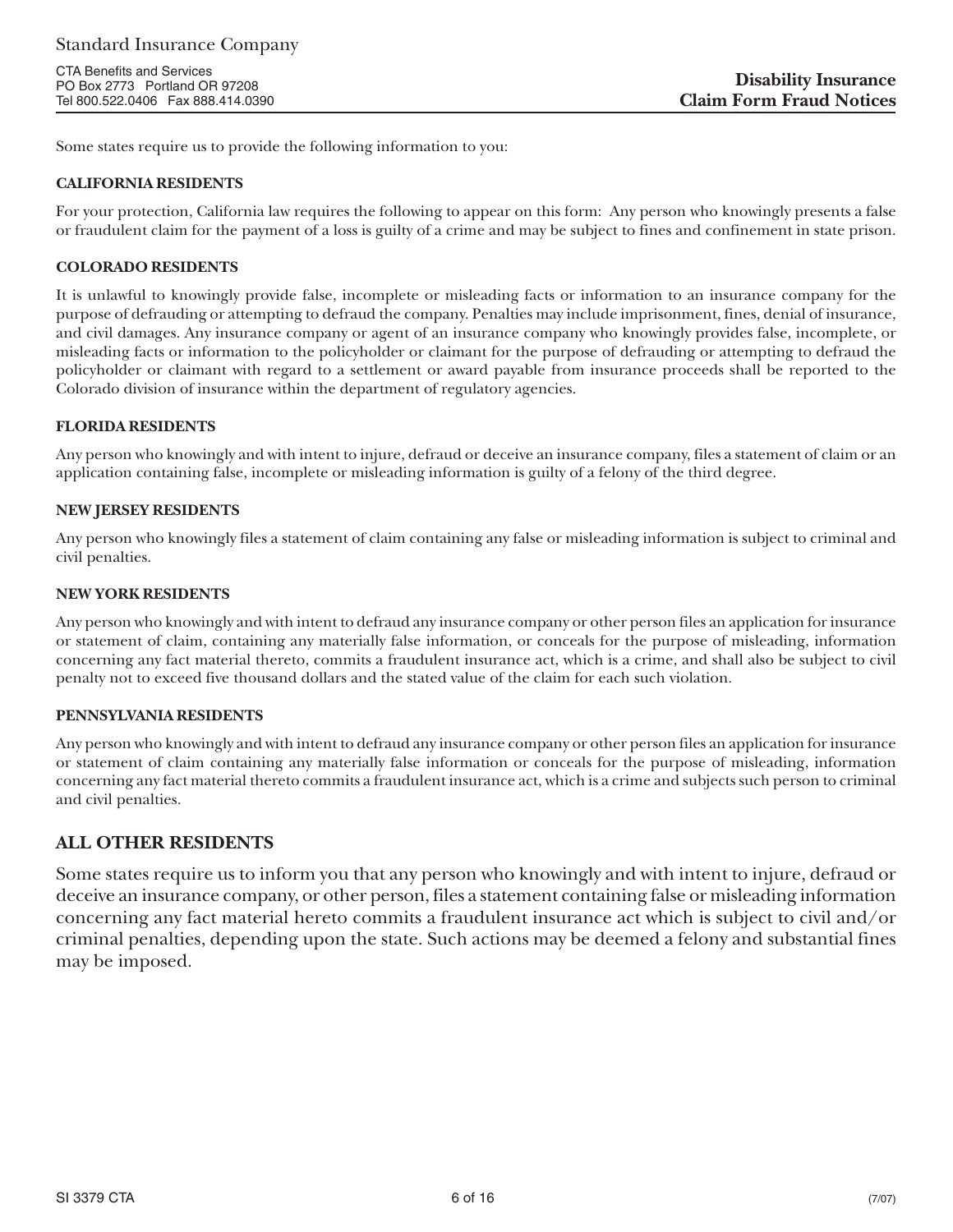**I AUTHORIZE THESE PERSONS** having any records or knowledge of me or my health:

- Any physician, medical practitioner or health care provider.
- Any hospital, clinic, pharmacy or other medical or medically related facility or association.
- Any insurance or annuity company.
- Any employer or plan sponsor.
- Any organization or entity administering a benefit program or an annuity program.
- Any educational, vocational or rehabilitational organization or program.
- Any consumer reporting agency, financial institution, accountant, or tax preparer.
- Any government agency (*for example, Social Security Administration, Public Retirement System, Railroad Retirement Board, etc.).*

### **TO GIVE THIS INFORMATION:**

- Charts, notes, x-rays, operative reports, lab and medication records and all other medical information about me, including medical history, diagnosis, testing and test results. Prognosis and treatment of any physical or mental condition, including:
	- Any disorder of the immune system, including HIV, Acquired Immune Deficiency Syndrome (AIDS) or other related syndromes or complexes.
	- Any communicable disease or disorder.
	- Any psychiatric or psychological condition, including test results, but excluding psychotherapy notes. Psychotherapy notes do not include a summary of diagnosis, functional status, the treatment plan, symptoms, prognosis and progress to date.
	- Any condition, treatment, or therapy related to substance abuse, including alcohol and drugs. **and:**
- Any non-medical information requested about me, including such things as education, employment history, earnings or finances, or eligibility for other benefits including retirement benefits and retirement plan contributions (*for example, Social Security Administration, Public Retirement System, Railroad Retirement Board, claims status, benefit amounts and effective dates, etc.).*

### **TO STANDARD INSURANCE COMPANY (THE STANDARD).**

- I acknowledge that any agreements I have made to restrict my protected health information do not apply to this authorization and I instruct the persons and organizations identified above to release and disclose my entire medical record without restriction. I understand that The Standard will use the information to determine my eligibility or entitlement for insurance benefits.
- I understand and agree that this authorization shall remain in force throughout the duration of my claim for benefits with The Standard. I understand that I have the right to refuse to sign this authorization and a right to revoke this authorization at any time by sending a written statement to The Standard, except to the extent it has been relied upon to disclose requested records. A revocation of the authorization, or the failure to sign the authorization, may impair The Standard's ability to evaluate or process my claim and may be a basis for denying my claim for benefits.
- I understand that in the course of conducting its business, The Standard may disclose to other parties information it has about me. The Standard may release this information about me to a reinsurer, a plan administrator, or any person performing business or legal services for The Standard in connection with my claim.
- I understand that The Standard complies with state and federal laws and regulations enacted to protect my privacy. I also understand that the information disclosed to The Standard pursuant to this authorization may be subject to redisclosure with my authorization or as otherwise permitted or required by law. (Disability coverage is not subject to the Privacy Rules of the Health Insurance Portability and Accountability Act [HIPAA] and therefore the release of information to The Standard is not protected under the Act.)
- I acknowledge that I have read the authorization and the state variations *(if applicable)* on page 8. A photocopy or facsimile of this authorization is as valid as the original and will be provided to me upon request.

| Name (please print)                  | Social Security No. |
|--------------------------------------|---------------------|
| Signature of Claimant/Representative | Date                |

If signature is provided by legal representative (e.g., Attorney in Fact, guardian or conservator), please attach documentation of legal status.

*This Authorization is a two-page document. Please see page 8 for additional terms and information. Both pages are part of the Authorization.*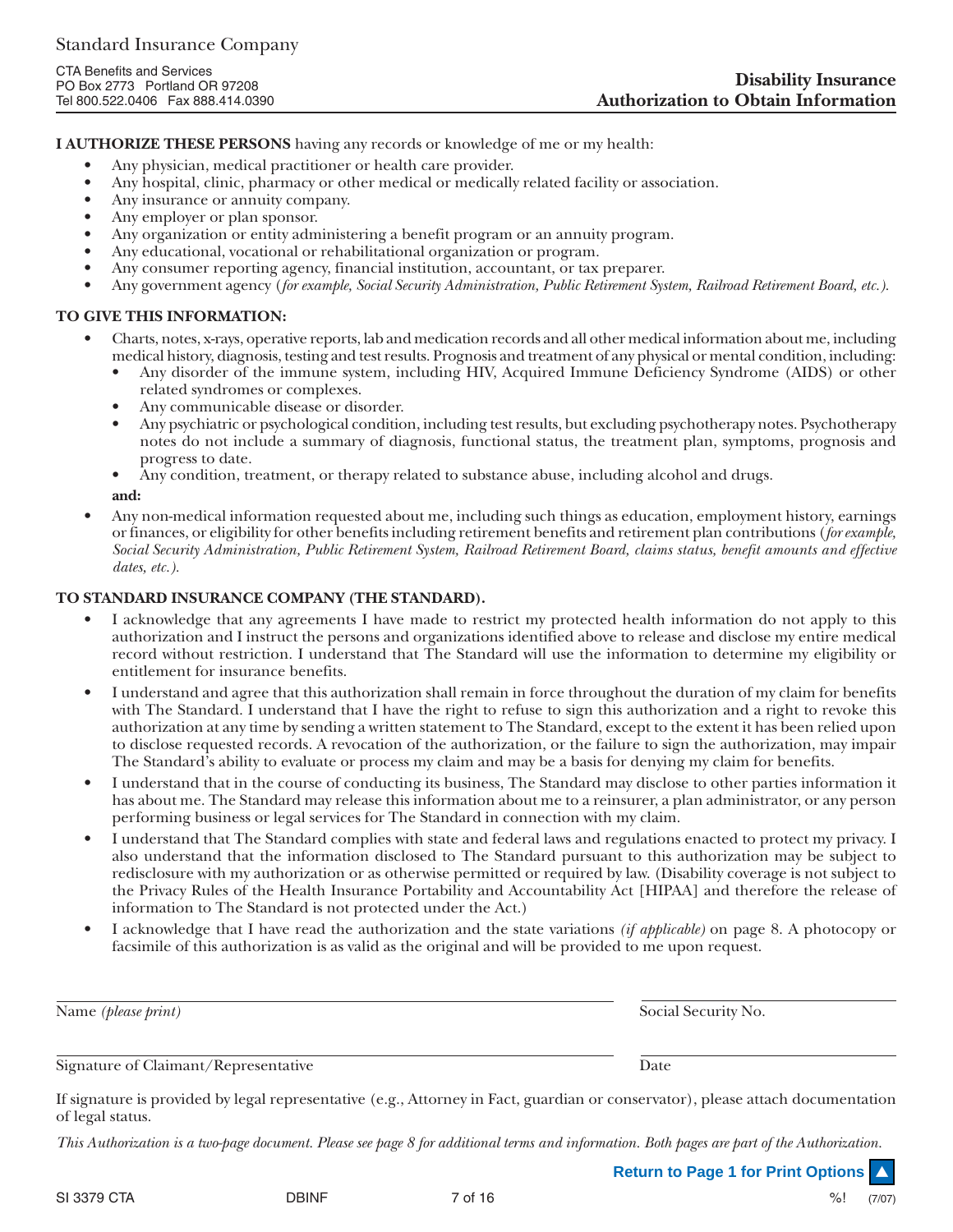Some states require us to provide the following information to you and to those persons and entities disclosing information about you:

### **FOR RESIDENTS OF MINNESOTA**

This authorization excludes the release of information about HBV (Hepatitis B Virus), HCV (Hepatitis C Virus), or HIV (Human Immunodeficiency Virus) tests which were administered (1) to a criminal offender or crime victim as a result of a crime that was reported to the police; (2) to a patient who received the services of emergency medical services personnel at a hospital or medical care facility; (3) to emergency medical personnel who were tested as a result of performing emergency medical services. The term "emergency medical personnel" includes individuals employed to provide pre-hospital emergency services; licensed police officers, firefighters, paramedics, emergency medical technicians, licensed nurses, rescue squad personnel, or to other individuals who serve as volunteers of an ambulance service who provide emergency medical services; crime lab personnel, correctional guards, including security guards, at the Minnesota security hospital, who experience a significant exposure to an inmate who is transported to a facility for emergency medical care; and other persons who render emergency care or assistance at the scene of an emergency, or while an injured person is being transported to receive medical care and who would qualify for immunity under the good samaritan law.

### **FOR RESIDENTS OF NEW MEXICO**

The state of New Mexico requires us to provide you with the following information pursuant to its Domestic Abuse Insurance Protection Act.

The accompanying Authorization to Obtain Information allows Standard Insurance Company to obtain personal information as it determines your eligibility for insurance benefits. The information obtained from you and from other sources may include confidential abuse information. "Confidential abuse information" means information about acts of domestic abuse or abuse status, the work or home address or telephone number of a victim of domestic abuse or the status of an applicant or insured as a family member, employer or associate of a victim of domestic abuse or a person with whom an applicant or insured is known to have a direct, close personal, family or abuse-related counseling relationship. With respect to confidential abuse information, you may revoke this authorization in writing, effective ten days after receipt by The Standard, understanding that doing so may result in a claim being denied or may adversely affect a pending insurance action.

The Standard is prohibited by law from using abuse status as a basis for denying, refusing to issue, renew or reissue or canceling or otherwise terminating a policy, restricting or excluding coverage or benefits of a policy or charging a higher premium for a policy.

Upon written request you have the right to review your confidential abuse information obtained by The Standard. Within 30 business days of receiving the request, The Standard will mail you a copy of the information pertaining to you. After you have reviewed the information, you may request that we correct, amend or delete any confidential abuse information which you believe is incorrect. The Standard will carefully review your request and make changes when justified. If you would like more information about this right or our information practices, a full notice can be obtained by writing to us.

If you wish to be a protected person (a victim of domestic abuse who has notified The Standard that you are or have been a victim of domestic abuse) and participate in The Standard's location information confidentiality program, your request should be sent to the same address above.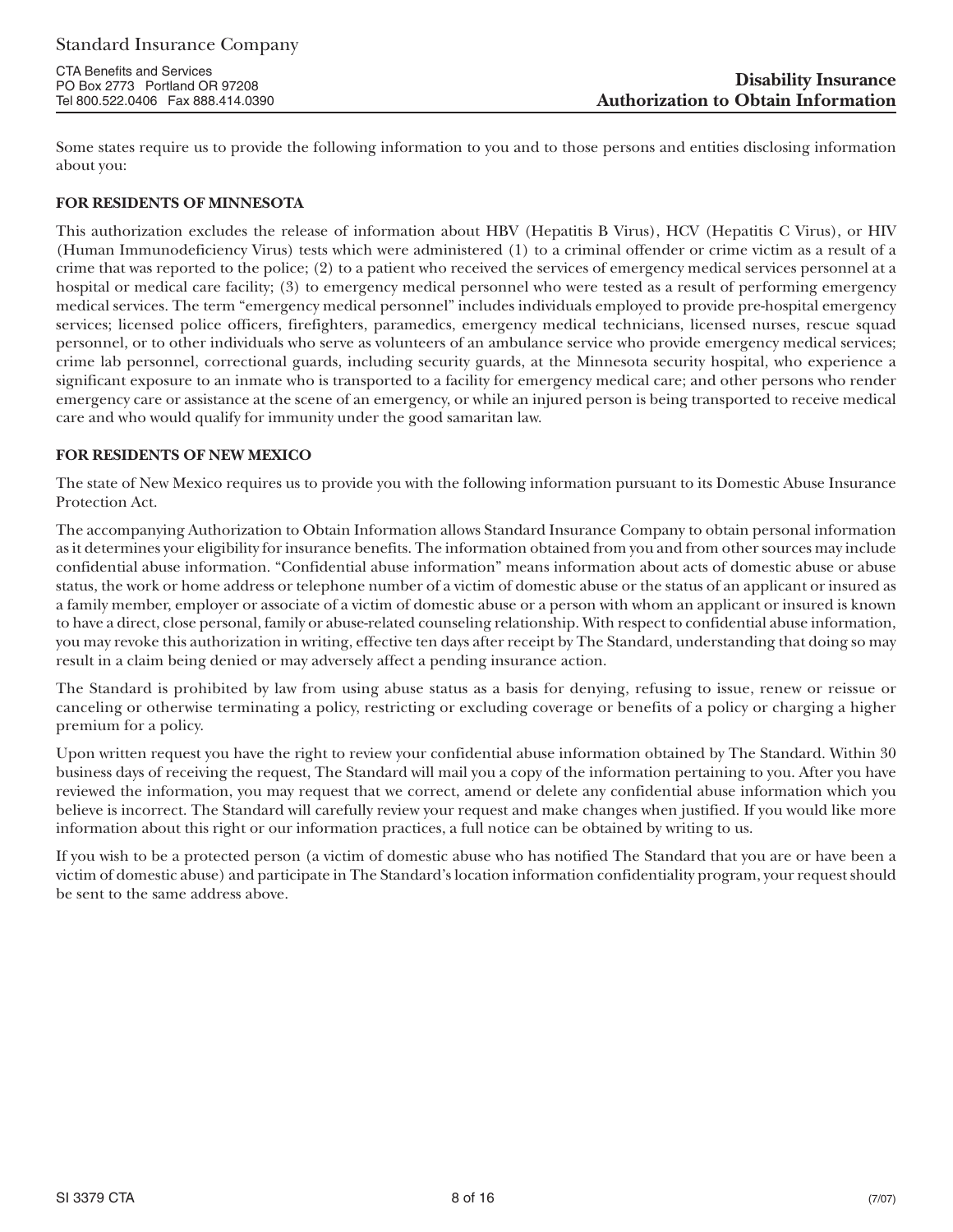**I AUTHORIZE THESE PERSONS** having any records or knowledge of me or my health:

- Any physician, medical practitioner or health care provider; and
- Any hospital, clinic, or other medical or medically related facility or association.

# **TO GIVE THIS INFORMATION:**

Notes recorded by a health care provider who is a mental health professional documenting or analyzing the contents of conversation(s) during a private counseling session or a group, joint, or family counseling session and that are separated from the rest of my medical record.

# **TO STANDARD INSURANCE COMPANY (THE STANDARD).**

- I acknowledge that any agreements I have made to restrict my protected health information do not apply to this authorization and I instruct the persons and organizations identified above to release and disclose my entire medical record without restriction. I understand that The Standard will use the information to determine my eligibility or entitlement for insurance benefits.
- I understand and agree that this authorization shall remain in force throughout the duration of my claim for benefits with The Standard. I understand that I have the right to refuse to sign this authorization and a right to revoke this authorization at any time by sending a written statement to The Standard, except to the extent it has been relied upon to disclose requested records. A revocation of the authorization, or the failure to sign the authorization, may impair The Standard's ability to evaluate or process my claim and may be a basis for denying my claim for benefits.
- I understand that in the course of conducting its business, The Standard may disclose to other parties information it has about me. The Standard may release this information about me to a reinsurer, a plan administrator, or any person performing business or legal services for The Standard in connection with my claim.
- I understand that The Standard complies with state and federal laws and regulations enacted to protect my privacy. I also understand that the information disclosed to The Standard pursuant to this authorization may be subject to redisclosure with my authorization or as otherwise permitted or required by law. (Disability coverage is not subject to the Privacy Rules of the Health Insurance Portability and Accountability Act [HIPAA] and therefore the release of information to The Standard is not protected under the Act.)
- I acknowledge that I have read the authorization and the state variations *(if applicable)* on page 10. A photocopy or facsimile of this authorization is as valid as the original and will be provided to me upon request.

Name *(please print)* Social Security No.

Signature of Claimant/Representative Date

If signature is provided by legal representative (e.g., Attorney in Fact, guardian or conservator), please attach documentation of legal status.

*This Authorization is a two-page document. Please see page 10 for additional terms and information. Both pages are part of the Authorization.*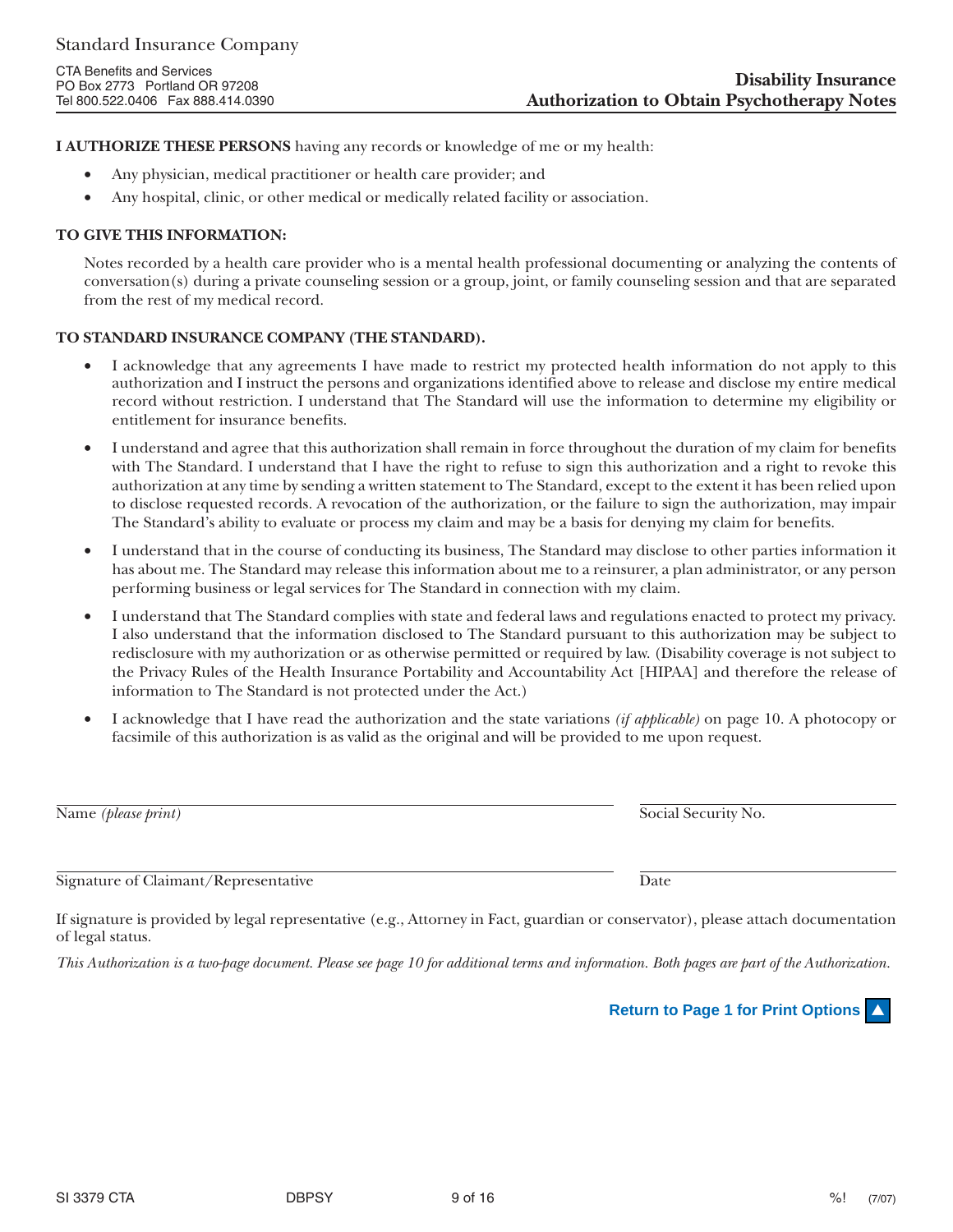Some states require us to provide the following information to you and to those persons and entities disclosing information about you:

### **FOR RESIDENTS OF MINNESOTA**

This authorization excludes the release of information about HBV (Hepatitis B Virus), HCV (Hepatitis C Virus), or HIV (Human Immunodeficiency Virus) tests which were administered (1) to a criminal offender or crime victim as a result of a crime that was reported to the police; (2) to a patient who received the services of emergency medical services personnel at a hospital or medical care facility; (3) to emergency medical personnel who were tested as a result of performing emergency medical services. The term "emergency medical personnel" includes individuals employed to provide pre-hospital emergency services; licensed police officers, firefighters, paramedics, emergency medical technicians, licensed nurses, rescue squad personnel, or to other individuals who serve as volunteers of an ambulance service who provide emergency medical services; crime lab personnel, correctional guards, including security guards, at the Minnesota security hospital, who experience a significant exposure to an inmate who is transported to a facility for emergency medical care; and other persons who render emergency care or assistance at the scene of an emergency, or while an injured person is being transported to receive medical care and who would qualify for immunity under the good samaritan law.

### **FOR RESIDENTS OF NEW MEXICO**

The state of New Mexico requires us to provide you with the following information pursuant to its Domestic Abuse Insurance Protection Act.

The accompanying Authorization to Obtain Information allows Standard Insurance Company to obtain personal information as it determines your eligibility for insurance benefits. The information obtained from you and from other sources may include confidential abuse information. "Confidential abuse information" means information about acts of domestic abuse or abuse status, the work or home address or telephone number of a victim of domestic abuse or the status of an applicant or insured as a family member, employer or associate of a victim of domestic abuse or a person with whom an applicant or insured is known to have a direct, close personal, family or abuse-related counseling relationship. With respect to confidential abuse information, you may revoke this authorization in writing, effective ten days after receipt by The Standard, understanding that doing so may result in a claim being denied or may adversely affect a pending insurance action.

The Standard is prohibited by law from using abuse status as a basis for denying, refusing to issue, renew or reissue or canceling or otherwise terminating a policy, restricting or excluding coverage or benefits of a policy or charging a higher premium for a policy.

Upon written request you have the right to review your confidential abuse information obtained by The Standard. Within 30 business days of receiving the request, The Standard will mail you a copy of the information pertaining to you. After you have reviewed the information, you may request that we correct, amend or delete any confidential abuse information which you believe is incorrect. The Standard will carefully review your request and make changes when justified. If you would like more information about this right or our information practices, a full notice can be obtained by writing to us.

If you wish to be a protected person (a victim of domestic abuse who has notified The Standard that you are or have been a victim of domestic abuse) and participate in The Standard's location information confidentiality program, your request should be sent to the same address above.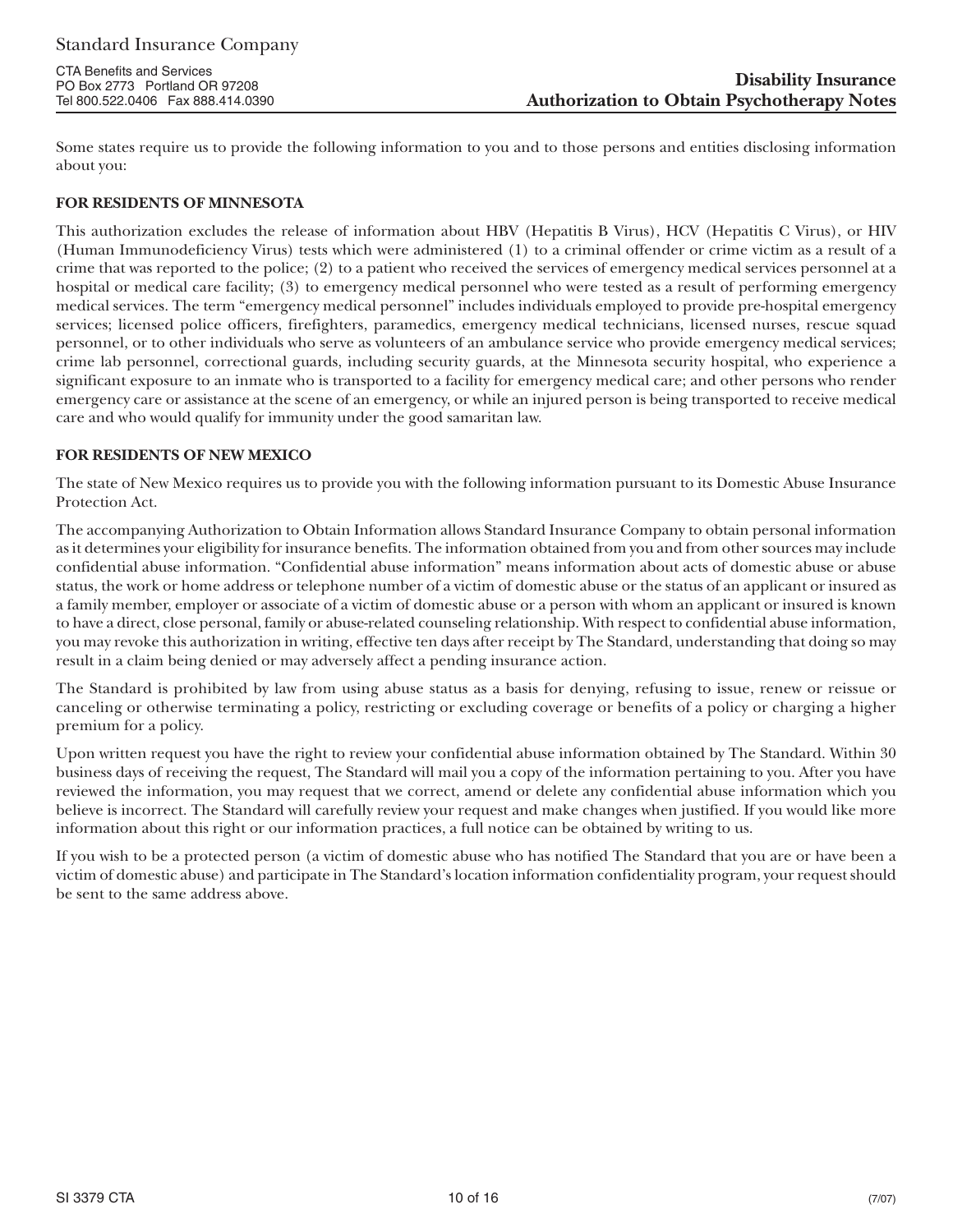# **PART A. TO BE COMPLETED BY PATIENT**

|             | Full Name: <u>Contract Communications and Communications and Communications and Communications and Communications and Communications and Communications and Communications and Communications and Communications and Communicati</u> |                                                                                                                                                                                                                                |
|-------------|--------------------------------------------------------------------------------------------------------------------------------------------------------------------------------------------------------------------------------------|--------------------------------------------------------------------------------------------------------------------------------------------------------------------------------------------------------------------------------|
|             |                                                                                                                                                                                                                                      |                                                                                                                                                                                                                                |
|             |                                                                                                                                                                                                                                      |                                                                                                                                                                                                                                |
| Phone No.:( |                                                                                                                                                                                                                                      | Patient No.: <b>Example 20</b>                                                                                                                                                                                                 |
|             |                                                                                                                                                                                                                                      | Occupation: Comparison Control of Comparison Control of Comparison Comparison Comparison Comparison Comparison Comparison Comparison Comparison Comparison Comparison Comparison Comparison Comparison Comparison Comparison C |
|             |                                                                                                                                                                                                                                      |                                                                                                                                                                                                                                |

### **PART B. TO BE COMPLETED BY PHYSICIAN**

**DEAR DOCTOR:** The purpose of this form is to help us determine whether the clinical condition of your patient is disabling. We need documentation of functional impairment. Please include laboratory data and results of special tests (X-rays, CAT scan, EKG, etc.). Please attach copies of any pertinent surgical reports, hospital admitting history, physician discharge summaries, chart notes, and narrative reports.

| The patient is responsible for the completion of this form. Forms may be returned for unanswered questions. |
|-------------------------------------------------------------------------------------------------------------|
| <b>1. INFORMATION</b>                                                                                       |

| Primary Diagnosis:                                                                                                                                                                                                                  |                                                        |           |  |  |
|-------------------------------------------------------------------------------------------------------------------------------------------------------------------------------------------------------------------------------------|--------------------------------------------------------|-----------|--|--|
|                                                                                                                                                                                                                                     |                                                        |           |  |  |
| Other diagnoses and ICD Codes related to this claim.                                                                                                                                                                                |                                                        |           |  |  |
|                                                                                                                                                                                                                                     |                                                        |           |  |  |
| Symptoms.                                                                                                                                                                                                                           |                                                        |           |  |  |
|                                                                                                                                                                                                                                     |                                                        |           |  |  |
| Weight: _____________________                                                                                                                                                                                                       |                                                        | Pulse     |  |  |
| Is condition primarily related to:                                                                                                                                                                                                  | Left arm<br>Right arm                                  | Radial    |  |  |
| Patient's Employment<br>    Yes     No<br>a.<br>$\Box$ Yes $\Box$ No<br><b>Mental Disorder</b><br>b.                                                                                                                                | Dominant Hand <b>□</b> Left □ Right                    |           |  |  |
| Alcohol or Drug Condition<br>$\Box$ Yes $\Box$ No<br>C.<br>d.<br>Yes No<br>Pregnancy                                                                                                                                                |                                                        |           |  |  |
| Para: Para:<br>Gravida: <b>Example 2019</b>                                                                                                                                                                                         | Actual Delivery Date: <u>_________________________</u> |           |  |  |
|                                                                                                                                                                                                                                     | $\Box$ Vaginal $\Box$ Caesarean Section                |           |  |  |
| 2. HISTORY                                                                                                                                                                                                                          |                                                        |           |  |  |
|                                                                                                                                                                                                                                     |                                                        |           |  |  |
| Has patient ever had same or similar condition?<br>Tes  D No                                                                                                                                                                        |                                                        |           |  |  |
|                                                                                                                                                                                                                                     |                                                        |           |  |  |
| Do, or have, other conditions contributed to this condition? Figures Figures Coloro                                                                                                                                                 |                                                        |           |  |  |
|                                                                                                                                                                                                                                     |                                                        |           |  |  |
|                                                                                                                                                                                                                                     |                                                        |           |  |  |
|                                                                                                                                                                                                                                     |                                                        |           |  |  |
|                                                                                                                                                                                                                                     |                                                        |           |  |  |
|                                                                                                                                                                                                                                     |                                                        |           |  |  |
|                                                                                                                                                                                                                                     |                                                        |           |  |  |
| Name of Hospital: <b>Name of Hospital</b> and the second second second second second second second second second second second second second second second second second second second second second second second second second se |                                                        |           |  |  |
| Address:                                                                                                                                                                                                                            | City:<br>State:                                        | Zip Code: |  |  |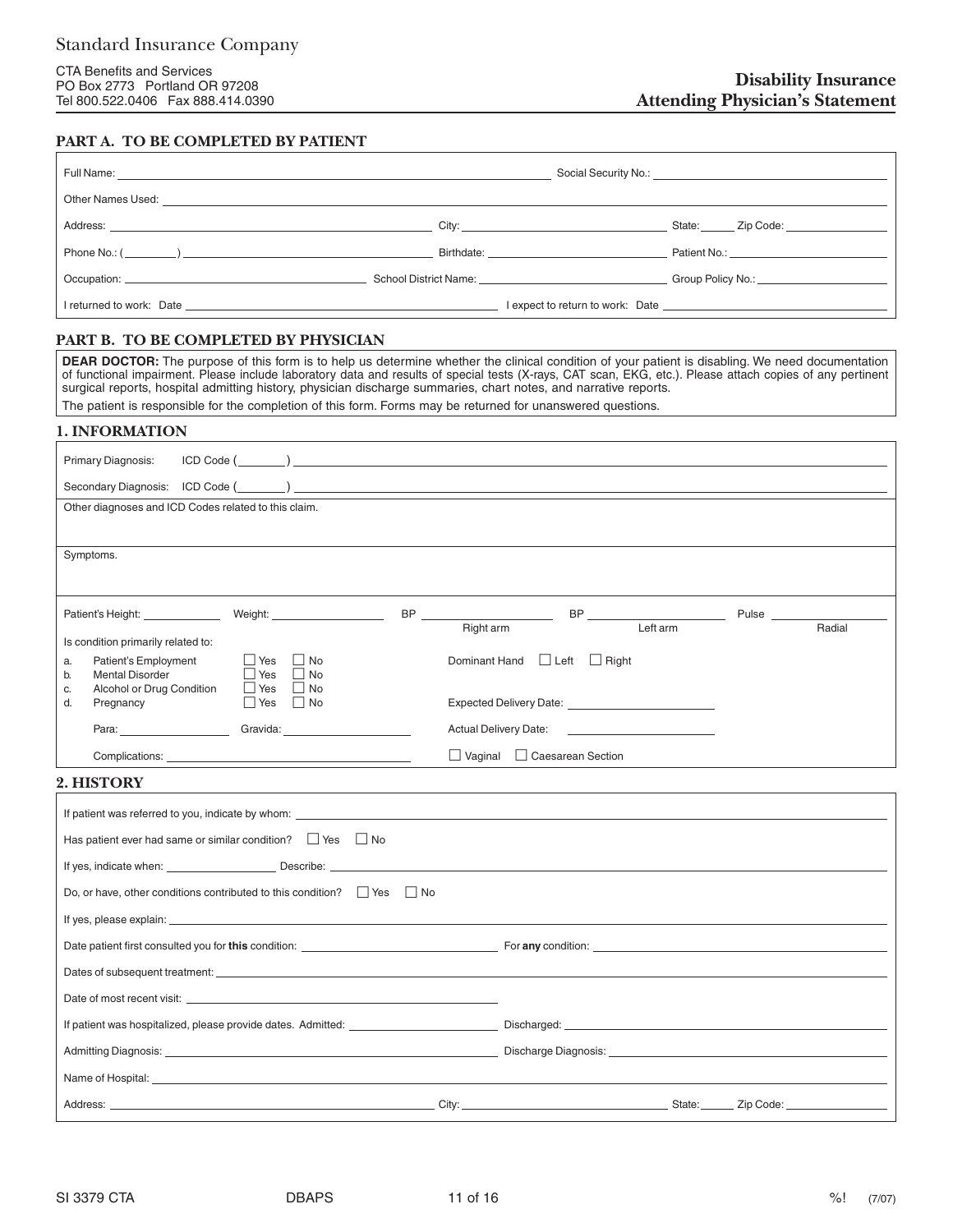CTA Benefits and Services PO Box 2773 Portland OR 97208 Tel 800.522.0406 Fax 888.414.0390

| Claimant's Name:                                                                                                                                                                                                                                                                                                                                                                                  |                |                                    |          |
|---------------------------------------------------------------------------------------------------------------------------------------------------------------------------------------------------------------------------------------------------------------------------------------------------------------------------------------------------------------------------------------------------|----------------|------------------------------------|----------|
| <b>3. ASSESSMENT</b>                                                                                                                                                                                                                                                                                                                                                                              |                |                                    |          |
|                                                                                                                                                                                                                                                                                                                                                                                                   |                |                                    |          |
|                                                                                                                                                                                                                                                                                                                                                                                                   |                |                                    |          |
|                                                                                                                                                                                                                                                                                                                                                                                                   |                |                                    |          |
| How long from today's date will the described limitations impair the patient? __________________________________                                                                                                                                                                                                                                                                                  |                |                                    |          |
| Is the patient competent to manage insurance benefits? $\Box$ Yes $\Box$ No<br>If no, is the patient competent to appoint someone to help manage the insurance benefits? $\Box$ Yes $\Box$ No                                                                                                                                                                                                     |                |                                    |          |
| <b>4. TREATMENT</b>                                                                                                                                                                                                                                                                                                                                                                               |                |                                    |          |
|                                                                                                                                                                                                                                                                                                                                                                                                   |                |                                    |          |
| Medications prescribed: dosage, frequency and date of prescription(s). <u>The manuscription of the set of the set of the set of the set of the set of the set of the set of the set of the set of the set of the set of the set </u>                                                                                                                                                              |                |                                    |          |
| List other treating or referring physicians. (Continue on separate page, if necessary.)                                                                                                                                                                                                                                                                                                           |                |                                    |          |
| <b>NAME</b>                                                                                                                                                                                                                                                                                                                                                                                       | <b>ADDRESS</b> |                                    |          |
| 1.                                                                                                                                                                                                                                                                                                                                                                                                |                |                                    |          |
| Phone No.                                                                                                                                                                                                                                                                                                                                                                                         | City           | <b>State</b>                       | Zip Code |
| 2.                                                                                                                                                                                                                                                                                                                                                                                                |                |                                    |          |
| Phone No.                                                                                                                                                                                                                                                                                                                                                                                         | City           | <b>State</b>                       | Zip Code |
| What reasonable work or job site modifications could the employer make to assist the individual to return to work? Please specify:                                                                                                                                                                                                                                                                |                |                                    |          |
|                                                                                                                                                                                                                                                                                                                                                                                                   |                |                                    |          |
| Assessment and treatment are complicated by:<br>⊔<br>Malingering<br>$\Box$<br>Significant emotional or behavioral disorder such as: $\Box$ Depression $\Box$ Anxiety $\Box$ Hysteria (Check pertinent areas.)<br>Exaggeration, inconsistent findings, subjective complaints out of proportion to objective findings, bizarre or contradictory observations.<br>$\Box$<br>$\mathbb{R}^n$<br>$\Box$ |                |                                    |          |
| <b>5. PROGNOSIS</b>                                                                                                                                                                                                                                                                                                                                                                               |                |                                    |          |
| Describe patient's condition since onset of symptoms: □ Recovered □ Improved □ Unchanged □ Regressed<br>When do you expect a fundamental or marked change in patient's condition? $\Box$ Never $\Box$ Condition expected to regress $\Box$ Condition expected to improve                                                                                                                          |                |                                    |          |
|                                                                                                                                                                                                                                                                                                                                                                                                   |                |                                    |          |
|                                                                                                                                                                                                                                                                                                                                                                                                   |                |                                    |          |
|                                                                                                                                                                                                                                                                                                                                                                                                   |                |                                    |          |
| Acknowledgement<br>I hereby certify that the answers I have made to the foregoing questions are both complete and true to the best of my knowledge and belief.<br>I acknowledge that I have read the applicable fraud notice on page 13 of this form.                                                                                                                                             |                |                                    |          |
|                                                                                                                                                                                                                                                                                                                                                                                                   |                |                                    |          |
| Physician's Name (Please Print): Letter and the contract of the contract of the contract of the contract of the contract of the contract of the contract of the contract of the contract of the contract of the contract of th                                                                                                                                                                    |                | Specialty: <u>________________</u> |          |

Physician's Taxpayer ID No.: Phone No.: ( ) Fax No.: ( )

Address: City: State: Zip Code:

Return to Standard Insurance Company at the address above.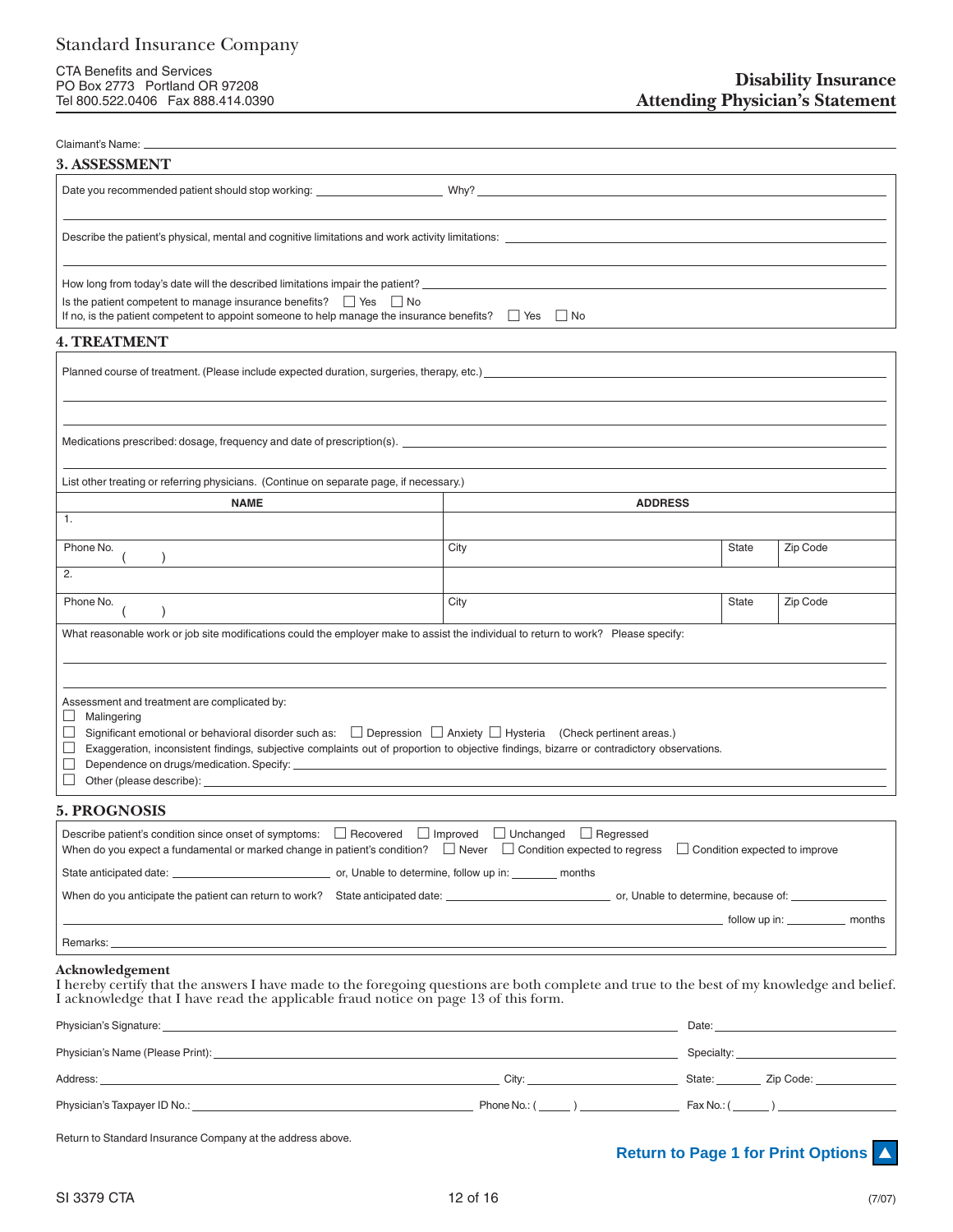Some states require us to provide the following information to you:

### **CALIFORNIA RESIDENTS**

For your protection, California law requires the following to appear on this form: Any person who knowingly presents a false or fraudulent claim for the payment of a loss is guilty of a crime and may be subject to fines and confinement in state prison.

### **COLORADO RESIDENTS**

It is unlawful to knowingly provide false, incomplete or misleading facts or information to an insurance company for the purpose of defrauding or attempting to defraud the company. Penalties may include imprisonment, fines, denial of insurance, and civil damages. Any insurance company or agent of an insurance company who knowingly provides false, incomplete, or misleading facts or information to the policyholder or claimant for the purpose of defrauding or attempting to defraud the policyholder or claimant with regard to a settlement or award payable from insurance proceeds shall be reported to the Colorado division of insurance within the department of regulatory agencies.

### **FLORIDA RESIDENTS**

Any person who knowingly and with intent to injure, defraud or deceive an insurance company, files a statement of claim or an application containing false, incomplete or misleading information is guilty of a felony of the third degree.

### **NEW JERSEY RESIDENTS**

Any person who knowingly files a statement of claim containing any false or misleading information is subject to criminal and civil penalties.

### **NEW YORK RESIDENTS**

Any person who knowingly and with intent to defraud any insurance company or other person files an application for insurance or statement of claim, containing any materially false information, or conceals for the purpose of misleading, information concerning any fact material thereto, commits a fraudulent insurance act, which is a crime, and shall also be subject to civil penalty not to exceed five thousand dollars and the stated value of the claim for each such violation.

### **PENNSYLVANIA RESIDENTS**

Any person who knowingly and with intent to defraud any insurance company or other person files an application for insurance or statement of claim containing any materially false information or conceals for the purpose of misleading, information concerning any fact material thereto commits a fraudulent insurance act, which is a crime and subjects such person to criminal and civil penalties.

### **ALL OTHER RESIDENTS**

Some states require us to inform you that any person who knowingly and with intent to injure, defraud or deceive an insurance company, or other person, files a statement containing false or misleading information concerning any fact material hereto commits a fraudulent insurance act which is subject to civil and/or criminal penalties, depending upon the state. Such actions may be deemed a felony and substantial fines may be imposed.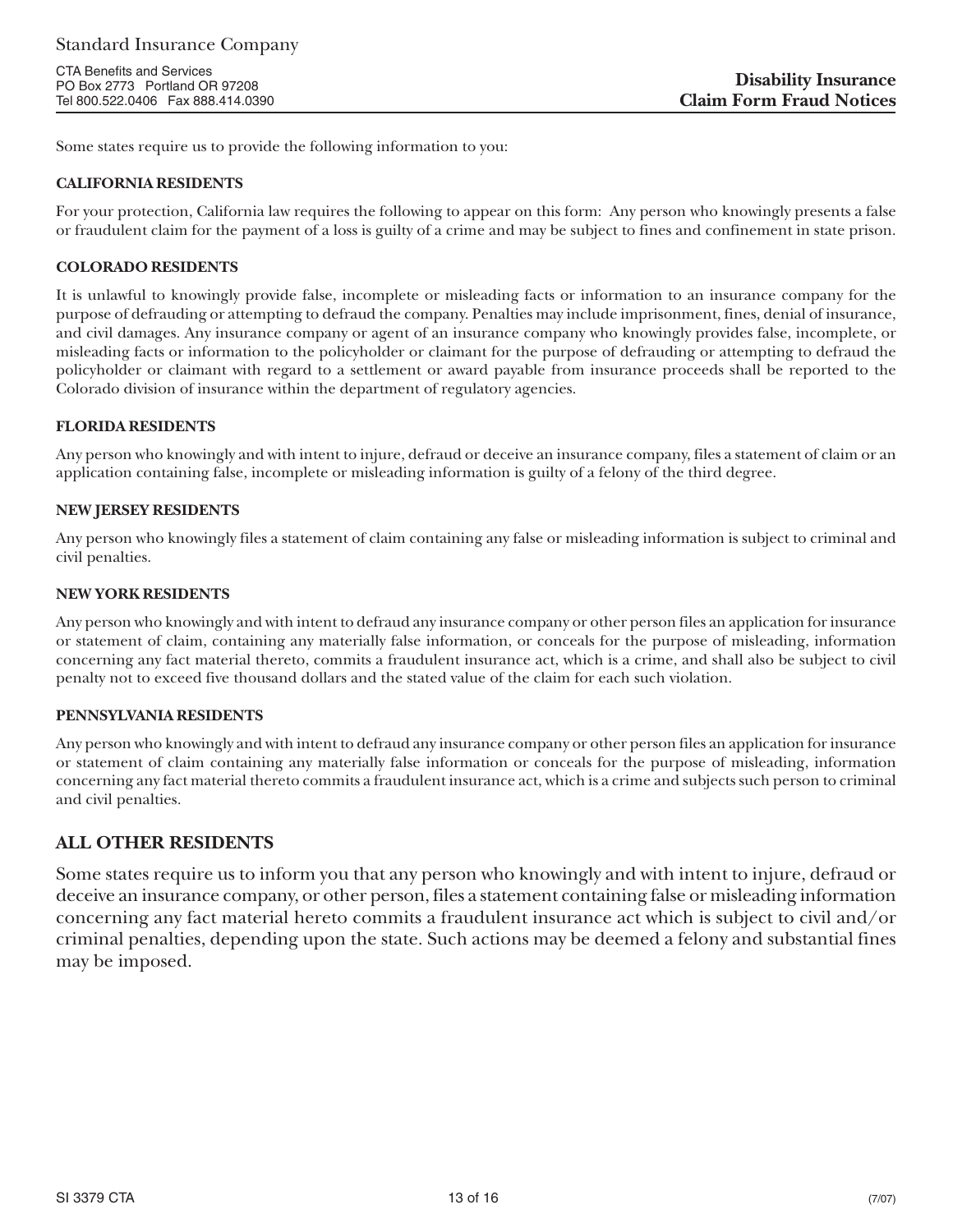| <b>Standard Insurance Company</b>                                                                                                                                                                                                   |                                                                                                                                                                                                                                |                             |
|-------------------------------------------------------------------------------------------------------------------------------------------------------------------------------------------------------------------------------------|--------------------------------------------------------------------------------------------------------------------------------------------------------------------------------------------------------------------------------|-----------------------------|
| <b>CTA Benefits and Services</b><br>PO Box 2773 Portland OR 97208<br>Tel 800.522.0406  Fax 888.414.0390                                                                                                                             | <b>Employer's Statement</b>                                                                                                                                                                                                    | <b>Disability Insurance</b> |
|                                                                                                                                                                                                                                     | Voluntary Insurance Coverage<br>District Paid Insurance Coverage                                                                                                                                                               |                             |
|                                                                                                                                                                                                                                     | Please print clearly, and complete all questions. Form may be returned for completion of unanswered questions.                                                                                                                 |                             |
| 1. EMPLOYEE                                                                                                                                                                                                                         | and the control of the control of the control of the control of the control of the control of the control of the                                                                                                               |                             |
| Name of employee: <u>experience</u> and the second contract of the second contract of the second contract of the second contract of the second contract of the second contract of the second contract of the second contract of the |                                                                                                                                                                                                                                |                             |
|                                                                                                                                                                                                                                     |                                                                                                                                                                                                                                |                             |
|                                                                                                                                                                                                                                     |                                                                                                                                                                                                                                |                             |
| Class: $\Box$ Faculty/Teacher $\Box$ Education Support Professional                                                                                                                                                                 | $\Box$ Administration<br>Secretarial/Clerical                                                                                                                                                                                  |                             |
|                                                                                                                                                                                                                                     |                                                                                                                                                                                                                                |                             |
| 2. INFORMATION                                                                                                                                                                                                                      |                                                                                                                                                                                                                                |                             |
|                                                                                                                                                                                                                                     |                                                                                                                                                                                                                                |                             |
| Status on day of disability: $\Box$ Full-time $\Box$ Part-time $\Box$ 11 or 12 month employee                                                                                                                                       |                                                                                                                                                                                                                                |                             |
|                                                                                                                                                                                                                                     |                                                                                                                                                                                                                                |                             |
| Are you required to make Social Security contributions for this employee?<br>Tes                                                                                                                                                    | $\Box$ No                                                                                                                                                                                                                      |                             |
| Has employee retired? $\Box$ Yes $\Box$ No                                                                                                                                                                                          |                                                                                                                                                                                                                                |                             |
| Does the employee participate in your formal retirement plan?                                                                                                                                                                       | $\Box$ No<br>$\Box$ Yes                                                                                                                                                                                                        |                             |
| Is the employee eligible but not participating in your formal retirement plan? $\Box$ Yes $\Box$ No                                                                                                                                 | Is the formal retirement plan carrier $\Box$ STRS $\Box$ PERS $\Box$ Other                                                                                                                                                     |                             |
|                                                                                                                                                                                                                                     |                                                                                                                                                                                                                                |                             |
| Is employment terminated? $\Box$ Yes $\Box$ No                                                                                                                                                                                      | Date of termination: example of the state of termination:                                                                                                                                                                      |                             |
|                                                                                                                                                                                                                                     | Reason for termination: University of the contract of the contract of the contract of the contract of the contract of the contract of the contract of the contract of the contract of the contract of the contract of the cont |                             |
| Is employment scheduled for termination? Ses Solo<br>Has employee returned to work? $\Box$ Yes $\Box$ No If yes, $\Box$ Full-time $\Box$                                                                                            | Part-time<br>the control of the con-                                                                                                                                                                                           |                             |
|                                                                                                                                                                                                                                     | Return date<br>Return date                                                                                                                                                                                                     |                             |
|                                                                                                                                                                                                                                     |                                                                                                                                                                                                                                |                             |
|                                                                                                                                                                                                                                     | Was this disability due to occupational cause? $\Box$ Yes $\Box$ No If yes, include name and address of Workers' Compensation carrier:                                                                                         |                             |
|                                                                                                                                                                                                                                     |                                                                                                                                                                                                                                |                             |
| <b>3. SALARY AT TIME OF DISABILITY</b>                                                                                                                                                                                              |                                                                                                                                                                                                                                |                             |
| Salary at start of disability:                                                                                                                                                                                                      | Annual Contract:                                                                                                                                                                                                               |                             |
|                                                                                                                                                                                                                                     | Total days of required attendance this school year: ____________________________                                                                                                                                               |                             |
|                                                                                                                                                                                                                                     |                                                                                                                                                                                                                                |                             |
|                                                                                                                                                                                                                                     |                                                                                                                                                                                                                                |                             |
|                                                                                                                                                                                                                                     |                                                                                                                                                                                                                                |                             |
| Is school on 12 month schedule? $\Box$ Yes $\Box$ No If yes, please attach track schedule.                                                                                                                                          |                                                                                                                                                                                                                                |                             |
| If part-time, please attach schedule.                                                                                                                                                                                               |                                                                                                                                                                                                                                |                             |
| If vacation schedule differs from above, please indicate employee's scheduled vacation.                                                                                                                                             |                                                                                                                                                                                                                                |                             |
|                                                                                                                                                                                                                                     |                                                                                                                                                                                                                                |                             |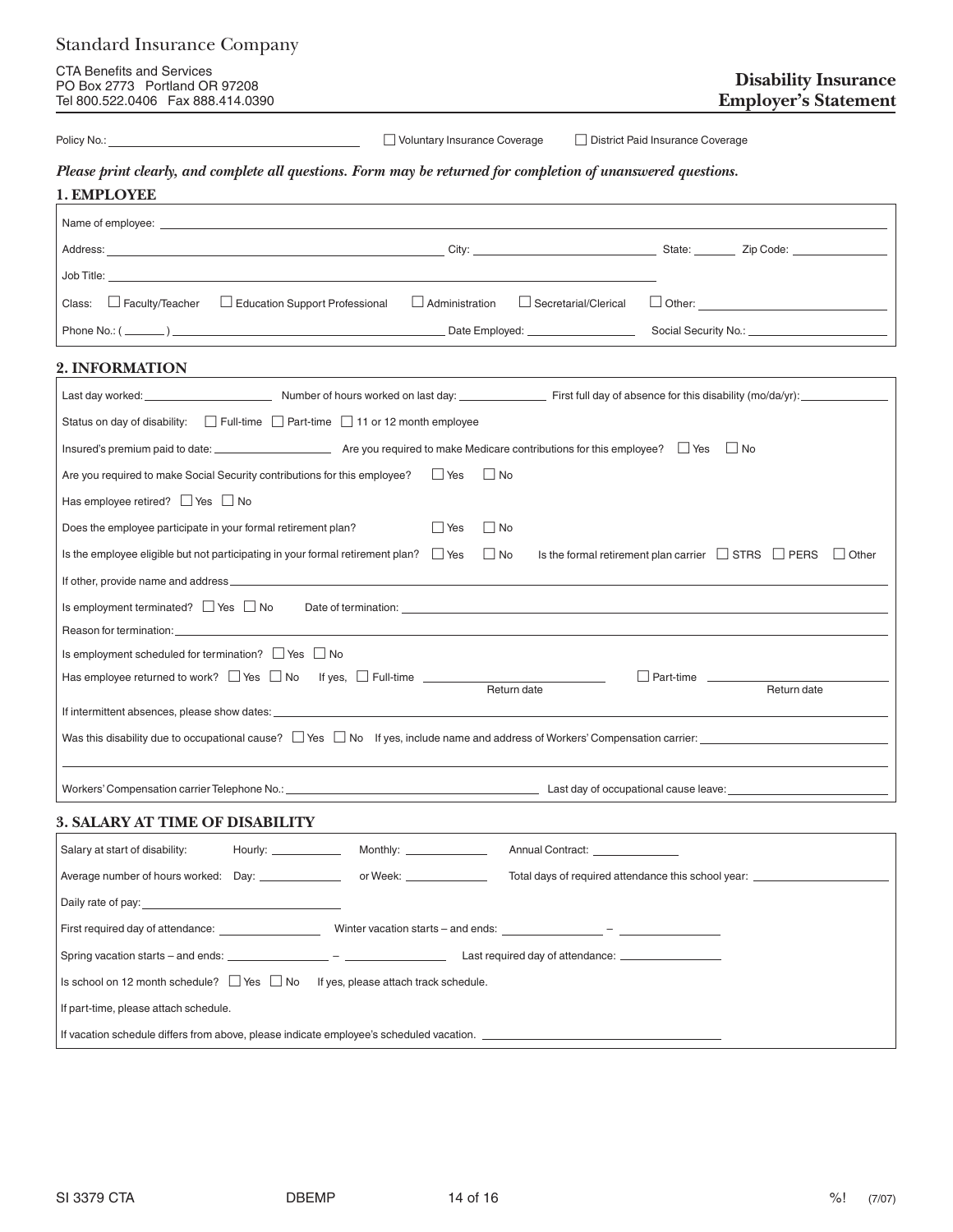#### Claimant's Name:

#### **4. COMPENSATION FOR PERIOD AFTER DISABILITY**

| When accumulated sick leave is exhausted, do you pay the difference between monthly contract salary and the total paid to a substitute for the number of work days in<br>that month? $\Box$ Yes $\Box$ No |  |
|-----------------------------------------------------------------------------------------------------------------------------------------------------------------------------------------------------------|--|
| Number of days at Sub or other pay (if applicable): <u>entitled and the Sub deductions</u> start from employee's pay (mo/da/yr):                                                                          |  |
|                                                                                                                                                                                                           |  |
|                                                                                                                                                                                                           |  |
| Is the employee eligible for any other income replacement plan? $\Box$ Yes $\Box$ No Carrier:                                                                                                             |  |
|                                                                                                                                                                                                           |  |
| Is employee eligible to draw from any other benefits? $\Box$ Yes $\Box$ No                                                                                                                                |  |
|                                                                                                                                                                                                           |  |
|                                                                                                                                                                                                           |  |

### **5. EXTRA DUTY PAY**

| *Extra Duty Pay includes, but is not limited to, income received from coaching, after-school programs, summer school sessions, advising or mentoring stipends. Extra duty pay<br>must be defined in a special contract or letter of agreement between the insured and the district. It does not include additional compensation such as overtime pay, bonuses or<br>district-funded fringe benefits. |  |                                                                                                                      |                                   |                                                                                                                 |  |
|------------------------------------------------------------------------------------------------------------------------------------------------------------------------------------------------------------------------------------------------------------------------------------------------------------------------------------------------------------------------------------------------------|--|----------------------------------------------------------------------------------------------------------------------|-----------------------------------|-----------------------------------------------------------------------------------------------------------------|--|
| Attach a copy of the agreement and the work schedule.                                                                                                                                                                                                                                                                                                                                                |  |                                                                                                                      |                                   |                                                                                                                 |  |
|                                                                                                                                                                                                                                                                                                                                                                                                      |  |                                                                                                                      |                                   |                                                                                                                 |  |
| Please indicate dates this pay was NOT PAID due to the employee's disability:                                                                                                                                                                                                                                                                                                                        |  |                                                                                                                      |                                   |                                                                                                                 |  |
| Applicable rate of pay NOT PAID due to disability.                                                                                                                                                                                                                                                                                                                                                   |  |                                                                                                                      |                                   |                                                                                                                 |  |
| Hourly rate: Number of hours per day:                                                                                                                                                                                                                                                                                                                                                                |  | Daily rate: ______________                                                                                           | Weekly rate: <u>_____________</u> | Monthly rate: _____________                                                                                     |  |
| <b>6. LIFE INSURANCE</b>                                                                                                                                                                                                                                                                                                                                                                             |  |                                                                                                                      |                                   |                                                                                                                 |  |
| Was employee covered by Group Life Insurance with The Standard on cease work date? $\Box$ Yes $\Box$ No                                                                                                                                                                                                                                                                                              |  |                                                                                                                      |                                   |                                                                                                                 |  |
|                                                                                                                                                                                                                                                                                                                                                                                                      |  |                                                                                                                      |                                   |                                                                                                                 |  |
| Date life insurance became effective: <u>example and the set of the set of the product of the product</u> product product product product product product product product product product product product product product product p                                                                                                                                                                  |  |                                                                                                                      |                                   |                                                                                                                 |  |
|                                                                                                                                                                                                                                                                                                                                                                                                      |  |                                                                                                                      |                                   |                                                                                                                 |  |
| Dependent's coverage? Figures No                                                                                                                                                                                                                                                                                                                                                                     |  |                                                                                                                      |                                   |                                                                                                                 |  |
| IMPORTANT: Please continue payment of premiums until otherwise notified.                                                                                                                                                                                                                                                                                                                             |  |                                                                                                                      |                                   |                                                                                                                 |  |
| <b>7. ATTACHMENTS</b>                                                                                                                                                                                                                                                                                                                                                                                |  |                                                                                                                      |                                   |                                                                                                                 |  |
| Please attach copies of the following.                                                                                                                                                                                                                                                                                                                                                               |  |                                                                                                                      |                                   |                                                                                                                 |  |
| a. Job Description<br>b. Employment Application or Resume                                                                                                                                                                                                                                                                                                                                            |  | c. Income From Other Sources (Deductible Benefits) Documents<br>(Social Security, Worker's Compensation, PERS, etc.) |                                   | d. Enrollment form(s), if applicable                                                                            |  |
| <b>8. SCHOOL DISTRICT REPRESENTATIVE COMPLETING THIS FORM</b>                                                                                                                                                                                                                                                                                                                                        |  |                                                                                                                      |                                   |                                                                                                                 |  |
|                                                                                                                                                                                                                                                                                                                                                                                                      |  |                                                                                                                      |                                   |                                                                                                                 |  |
|                                                                                                                                                                                                                                                                                                                                                                                                      |  |                                                                                                                      |                                   |                                                                                                                 |  |
| Acknowledgement                                                                                                                                                                                                                                                                                                                                                                                      |  |                                                                                                                      |                                   | and the model of the state of the state of the state of the state of the state of the state of the state of the |  |

I hereby certify that the answers I have made to the foregoing questions are both complete and true to the best of my knowledge and belief. I acknowledge that I have read the applicable fraud notice on page 16 of this form.

| Signature:   | Date:    |
|--------------|----------|
| Prepared by: | Title:   |
| Phone No.:   | Fax No.: |